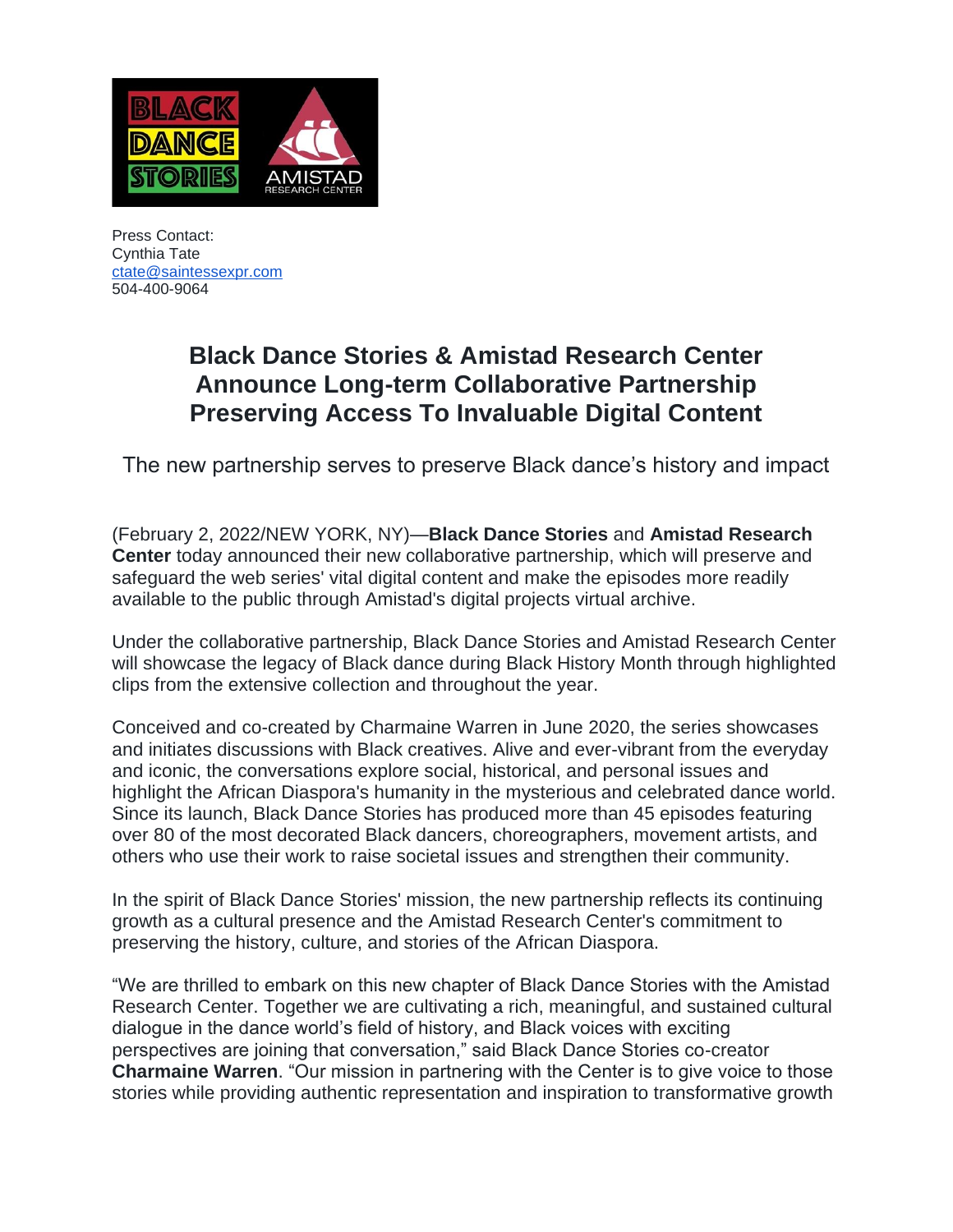for Black people, Black creatives, and Black artists everywhere. To develop such a unique partnership with a mecca of Black and African Diasporic history is a significant step for BDS and its community."

The partnership between Black Dance Stories and Amistad Research Center was orchestrated by Executive Director of the City of Los Angeles Department of Cultural Affairs (DCA) Olga Garay-English and visionary arts leader Colleen Jennings-Roggensack.

"It was a match made in heaven," reflected **Olga Garay-English**. "I met Charmaine Warren decades ago when she was part of David Roussève / REALITY, a highly regarded contemporary dance company I had the pleasure of presenting in Miami. And I met Kara Olidge [at Amistad Research Center] more recently as a fellow Board member of the South Arts Regional Arts Organization. Kara talked to me about wanting more archival documentation on the arts experience, and I knew it was kismet—the two of them should meet. A few weeks later, we had a Zoom call with Charmaine and other Black Dance Stories leaders to explore the possibility of archiving that body of work at Amistad."

"Amistad Research Center's distinguished reputation for telling the story of America makes it the perfect place to honor these invaluable stories. Black Dance Stories is pivotal to our nations' cultural education, history, and forward path. Charmaine Warren has carefully curated the histories of Black choreographers and those who have been in service of their art. This national treasure will be made available to students, young artists, educators, writers, historians, and all people around the globe," said **Colleen Jennings-Roggensack**.

"We are honored to serve as a program partner and the repository for this outstanding collection. Black Dance Stories offers a rare opportunity to engage with the Black creative process in movement. These stories contribute to the wonderful holdings we have in Black theater, literary arts, and visual art," said Executive Director of Amistad Research Center **Kara Tucina Olidge**.

For press inquiries contact Cynthia Tate at [ctate@saintessexpr.com](mailto:ctate@saintessexpr.com) / 504-400-9064

## **About Black Dance Stories** [\(Press Kit Here\)](https://drive.google.com/drive/folders/10ltiERwCb5Xy0LOlrfBPxuLFEfdWQguf?usp=sharing)

Black Dance Stories (BDS) is a community working together to support, uphold, highlight, and celebrate Black creatives. They are committed to providing a platform to amplify Black creatives' voices and stimulate conversations around timely issues across the African Diaspora. Through its free, public weekly story-sharing series and a variety of education and networking programs, Black Dance Stories fosters community, solidarity, cultural exchange and highlights the work and humanity of Black artists. It launched in June 2020 in response to Black dance artists' need to talk about life during COVID-19 and support the Black Lives Matter movement. The series is consistent with Black artists' tradition of finding a way to amplify their voices during turbulent times. When civil, moral, and social freedoms are challenged and stifled, Black artists find ways to use their talents as activism. Founder and co-creator Charmaine Warren reminds weekly viewers: "Black dance artists have not been quiet since. Black dance artists have been doing the work. Black dance artists continue to make work. To stay involved, we will hold weekly